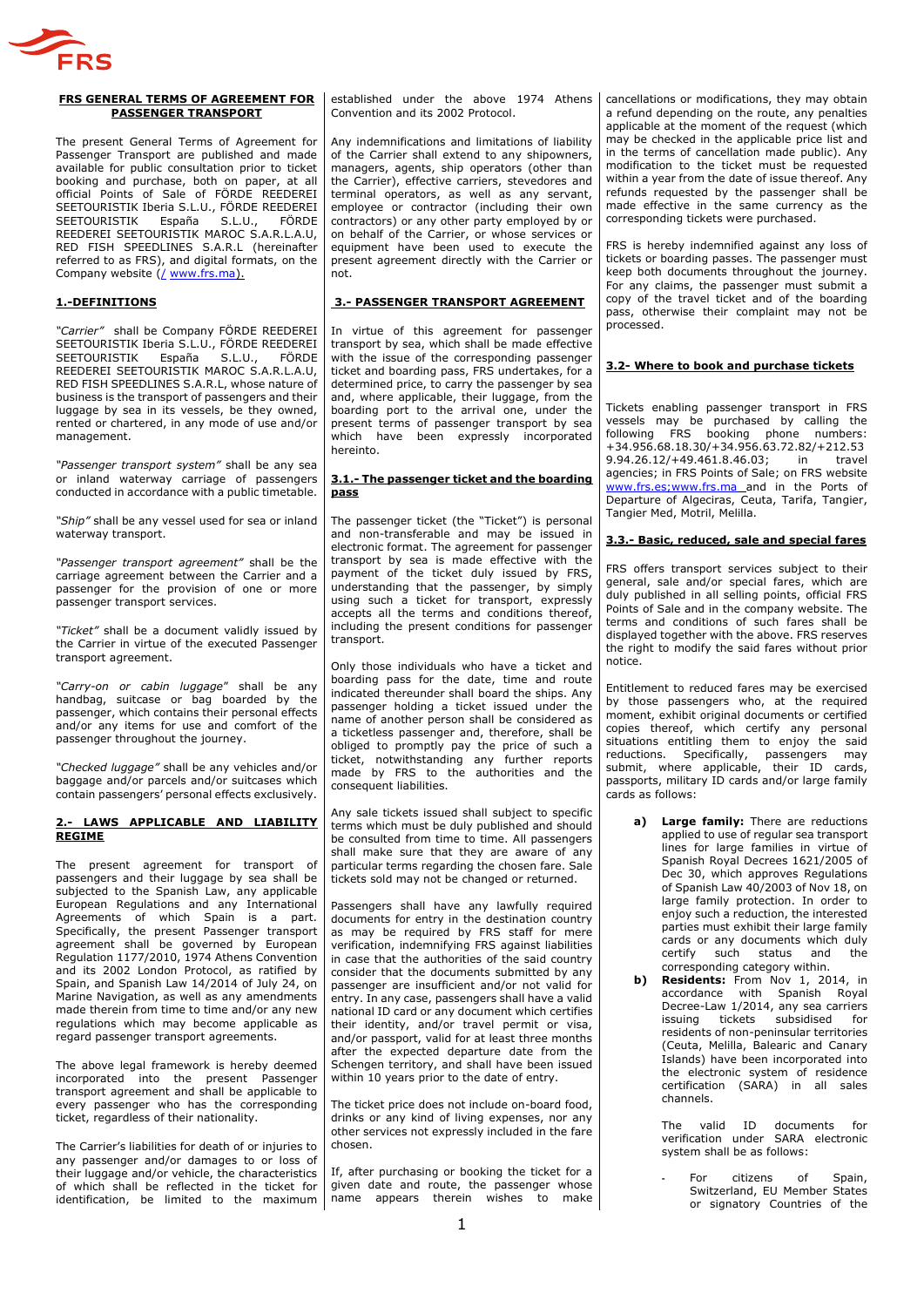

Agreement on the European Economic Area: A valid ID card or passport.

- **-** For relatives of citizens of EU Member States or signatory Countries of the Agreement on the European Economic Area: A Spanish residency card for EU citizens' relatives.
- **-** For third-country citizens who are long-term residents: A foreigners' ID card certifying long-term resident status.

There are several cases in which it is not possible to prove residency through SARA and it is necessary to exhibit the original documents. Thus, FRS strongly recommends carrying any residency certificates in all cases and, especially:

- When travelling with children below 14 years old who have no ID card, in which case the children's residency certificates must be exhibited.
- When residency has never been checked electronically, or there has been a recent change of address.
- When the system has ever notified of a problem regarding the passenger's residence.
- **c) Military forces:** FRS offers discounts for military staff or members of the Forces of Security of the State who are covered by an agreement signed with FRS and travel at the expense of the State or their own in regular lines within Spain. Any special fares are subjected to the agreements in force executed between the State and FRS for such purposes.

## **3.4.- Luggage**

Every passenger's luggage can be carried, provided that they do not contain goods subject to or susceptible of being marketed. Luggage carried within or on any vehicle boarded and, in general, any luggage that passengers keep with themselves, under their custody or control throughout the journey, shall be subjected to the above. In short, no lugagge may be permitted on board unless it is not intended for marketing or sale. Checked luggage, including vehicles, is subjected to the published fares.

No liabilities may be accepted for items owned by the passengers which have not been previously placed under the Captain's custody with an express statement of their nature and value.

No dangerous goods may be boarded without prior declaration of their nature to FRS and without the consent of the latter for transport. Said goods must be properly marked and labelled in compliance with the regulations in force for each type of any such goods. Even where the said dangerous goods have been properly declared and boarded, these may be unloaded, destructed or transformed in harmless goods whenever implying an actual risk for any individual or object, with no entitlement to compensation, in virtue of article 232 of the Law of Marine Navigation (Law 14/2014 of Jul 24).

## **3.5.- Vehicle carriage**

Any vehicles boarded by passengers shall be considered Checked luggage and shall be subjected under the corresponding passenger ticket to the same regime of liabilities and custody as that of the passenger.

Each passenger may only board with one single vehicle, provided that the said vehicle does not contain goods or items subject to or susceptible of being marketed. Any vehicle suspected by the crew of containing any such goods shall be denied boarding and must be carried as load, under the protection of the corresponding bill of lading. In such a case, if a passenger refuses to board with their vehicle as load, once they have paid for its carriage, they shall not be entitled to any refund.

Sightseeing coaches, lorries, cargo lorries, with or without driver, as well as any kind of trailer, semitrailer and, in general, any vehicles other than private cars and those which are not in proper condition to circulate, shall be carried as load.

FRS may apply additional fees to the vehicle fare by way of vehicle height, which must be consulted and directly paid at the boarding port. In this respect, the total height of the vehicle shall be that reflected in the vehicle papers plus the height of any luggage loaded or tied up on it by the passenger.

If the vehicle to be boarded with must be applied a booking code or fare other than indicated in the ticket, the passenger's entitlement to board said vehicle shall cease with no possibility to obtain a refund for the ticket purchased. To be able to board with the vehicle, the passenger must pay the difference and any management fees which become applicable.

Vehicle loading and unloading is performed by passengers themselves under their sole responsibility, always in compliance with the ship crew's instructions and parking in the place indicated. For safety reasons, the passenger shall leave the vehicle in first gear, hand-braked and locked.

Throughout the journey, it is prohibited to enter the car deck, except when duly announced rounds are organised and in the company of a crew member.

Any passenger who wishes to board with their vehicle must have all necessary documents available for unloading and customs control at the destination port. FRS is hereby indemnified against responsibilities in case the vehicle papers exhibited by the passenger are incomplete or incorrect, according to the authorities of the destination country. All costs derived from vehicle loading, unloading and customs distpatch are to be borne by the passenger. Any costs incurred for damages caused by the vehicle to the ship or any third parties shall be borne directly by the passenger.

#### **3.6.- Introduction of products of animal origin and plant products into the European Union**

The Spanish and EU regulations in force, with the aim of establishing specific measures to protect public, animal and plant health from personal consignments of non-commercial products which form part of the luggage of travellers of third-country origin, prohibit the introduction of:

1.- Meat and meat products, milk and milk products.

> 2.- Other products and by-products of animal origin, except those listed under Commission Regulation (EC) No. 206/2009 of Mar 5, 2009 on the introduction into the Community of personal consignments of products of<br>animal origin and amending animal origin and Regulation (EC) No. 136/2004.

> 3.- Vegetables and plant products of species sensitive to any of the harmful organisms listed under Spanish Royal Decrees 58/2005 of Jan 21, which adopts protection measures against the introduction and spread into the Spanish territory and the European Community of organisms which may be harmful for vegetables or plant products, as well as for the export and transportation thereof into third countries.

Passengers shall submit those products to any customs, plant health and/or police controls applicable.

The above shall be subjected to Spanish Law 8/2003 of Apr 24 on animal health and its framework of offences and penalties, Law 43/2002 of Nov 20 on plant health and Law 33/2011 of Oct 4 on public health, notwithstanding any further liabilities of general, criminal character or otherwise which passengers may incur when carrying any of the above forbidden products.

### **3.7.- Terms and conditions for boarding**

Passengers shall show up at the port boarding offices 90 minutes before the departure time indicated in the ticket to collect their boarding passes and exhibit any documents required for the journey. Failure to exhibit any documents required for the journey and/or by the destination country may result in denied boarding with no right to a refund of the ticket price. In the same way, passengers shall show up in time to follow as many instructions and procedures prior to boarding as may be indicated by FRS staff. Any passenger who, for any reason unconnected to FRS, does not board the ship, shall not be refunded the price of their ticket.

FRS shall determine the *"due time for boarding admission"* after which boarding shall be denied to any passenger who has not collected their boarding pass. For boarding admission, passengers must have their boarding passes at hand and, whenever applicable, their checked luggage and vehicle ready for loading. FRS shall duly notify all passengers of the said due time for boarding admission in each journey by publishing that information at the ticket offices and/or boarding areas.

FRS is hereby indemnified against liabilities for denied boarding of passengers showing up after the due time for boarding admission.

## **3.8.- Route**

FRS may freely execute its carriage services by following the route and itinerary as it deems convenient, unless otherwise agreed, and may change course to save or try to save human lives or goods in the sea, or make as many stops and course changes as deemed necesasary by the Captain for the best common interests.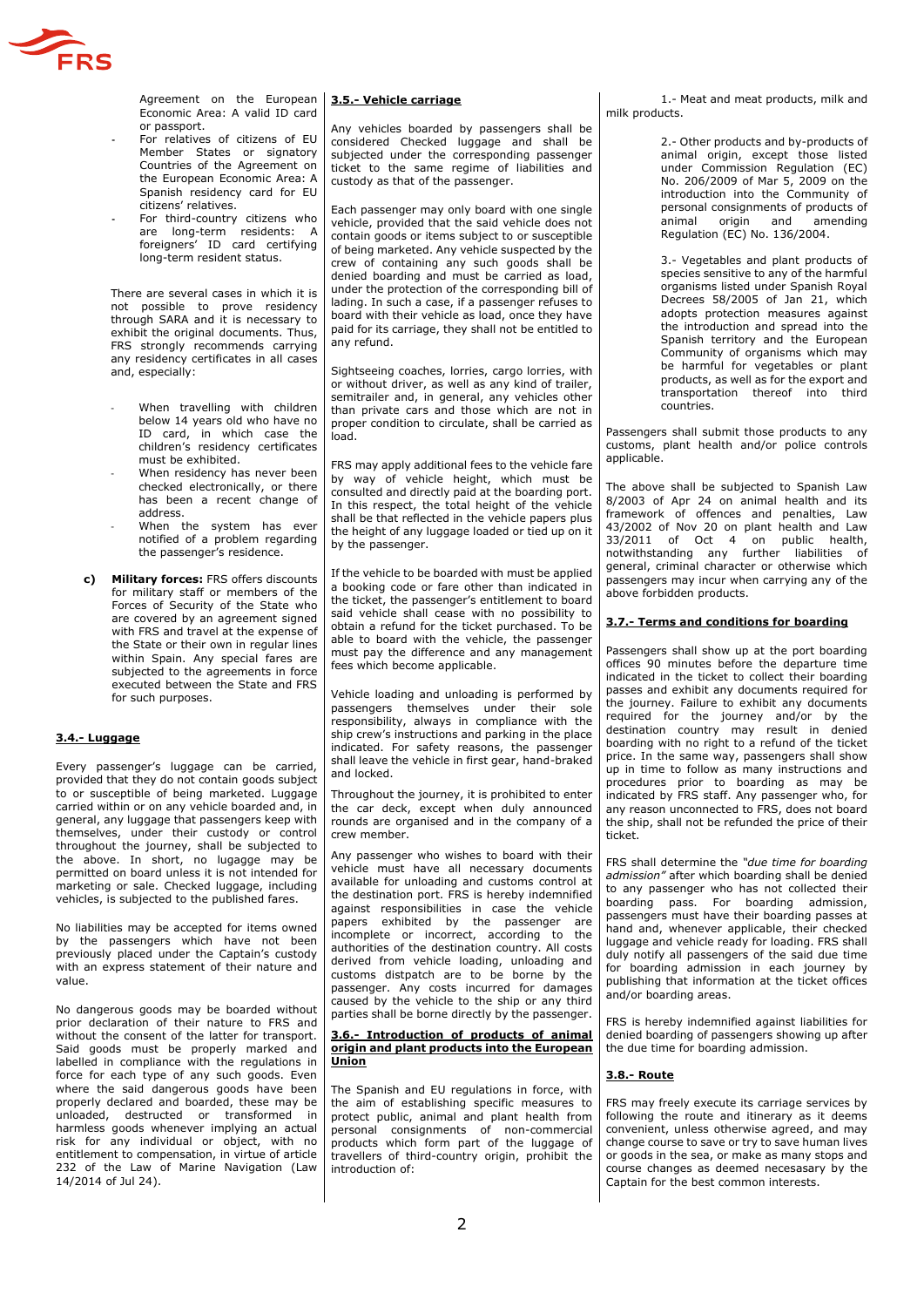

FRS may freely execute passenger carriage either in the ship indicated in the ticket or in another ship or other ships of its own, or any ships under their control or chartering; or use any other means of transport whatsoever, either<br>directly or indirectly bound for the or indirectly bound for corresponding arrival port.

FRS may freely transfer passengers and/or their luggage to other ships, whenever necessary to complete the journey subject matter of the transport agreement.

### **4.- PASSENGERS WITH SPECIAL REQUIREMENTS**

FRS shall arrange assistance for boarding, deboarding and during the journey, by informing travellers and meeting any special access and transport requirements at ports, in compliance with Spanish Royal Decrees 1544/2007 of Nov 23, which regulate the basic terms for accessibility and non-discrimination for access and use of means of transport by people with disabilities, and Regulation (EU) No. 1177/2010.

Passengers shall be fully informed of any rights and services which they are entitled to in formats accessible to everybody. Any essential information provided to passengers shall be delivered in formats accessible to people with disabilities and/or reduced mobility.

Given the specificities of maritime passenger carriage, especially the safety measures implemented on board ships, requests for assistance must be made in due time and form. Otherwise, FRS may not guarantee the arrangement of the assistance, even when making the best efforts to provide the necessary assistance depending on the circumstances.

# **4.1.- Request for Accessibility Assistance**

Accessibility assistance may be requested at ports, travel agencies or via email to [booking@frs.es](mailto:booking@frs.es) on ticket booking or purchase.

With the aim of arranging proper assistance and personalised information on the types of accessibility assistance services available on each vessel, as well as adapting the said services to the applicant's requirements, any passengers with disabilities and/or reduced mobility are encouraged to promptly notify of their needs, at least 48 hours prior to boarding. Each passenger shall receive a confirmation by FRS acknowledging successful receipt of the notice on the assistance needs.

When no request for assistance is made. FRS shall make their best efforts to provide proper assistance for passengers with disabilities and/or reduced mobility to board, deboard and travel in the ship for which the ticket has been purchased, or in any other ship which best meets the passenger's special needs.

In order to successfully process the assistance request, FRS must have been informed of the passenger's needs. On ticket sale or booking, any passenger with special accessibility or assistance requirements must choose one of the following options:

> Passenger travelling on their own wheelchair and occupying a place designated therefor.

- Passenger travelling on a folding wheelchair and occupving a regular seat.
- Passenger with impaired hearing or vision, with or without support dog.
- Passenger with reduced mobility.

In case any such passenger is assigned a regular seat, the wheelchair should be folding to enhance carriage thereof. If any passenger does not leave their wheelchair throughout the journey, there are areas provided with anti-slip flooring, anchoring and seatbelts to ensure a safe journey.

In case a transit wheelchair is required for transfers at the port and/or access the ship, it must be requested on ticket booking or purchase.

In case there are simultaneous passengers with special requirements, FRS undertakes to arrange the proper assistance to promptly meet the needs notified.

# **4.2.- Accessible meeting points**

FRS at-port meeting points for people with disabilities and/or reduced mobility to notify of their arrival and request assistance are located at FRS Points of Sale at the maritime station of all ports where it operates.

### **4.3.- Showing up at the due location and in due time for assistance**

Once the service has been requested, the passengers shall show up at the meeting point designated by FRS at any applicable port, information on which has been previously provided, at least 90 minutes before the departure time established, in order to grant a successful transfer and seating of such passengers in the ship.

On arrival in the destination, any such passenger shall be accompanied into the designated port meeting point.

# **4.4.- Boarding and seating**

Depending on the vessel and the line, any passenger with special requirements may be boarded before or after the rest of passengers, at FRS's discretion. In case boarding is performed after the rest of passengers, any passengers with disabilities and/or reduced mobility and their companions may wait at the carriage/pre-boarding room until any member of FRS staff signals them to board the ship. Moreover, FRS staff shall offer assistance to access the ship and carry their lugagge.

Once on board, in case any passenger with disabilities and/or reduced mobility wishes to travel on their wheelchair, a staff member shall take them to the designated area. In case any such passenger prefers a regular seat, the staff will arrange it and proceed to the seating.

Should boarding be denied in order to comply with the safety requirements set forth by the authorities or because safe boarding is impossible, the affected passenger may choose between a refund and an alternative route,

subject to compliance with all safety requirements. Upon request, the reasons for any such denied boarding shall be notified in written form to the person with disabilities and/or reduced mobility.

## **4.5.- Accessibility services in FRS ships**

FRS ships offers the following accessibility features, subject to availability:

- Lift with a wheelchair ramp.
- Reserved parking spaces next to the access areas specially adjusted for people with disabilities and/or reduced mobility.
- Wheelchair ramps at the gates between the car deck and the passengers' area.
- On-board wheelchairs.
- Stair safety signs for people in wheelchairs<sup>.</sup>
- Adjusted seats with seatbelts and numbering in Braille.
- Toilets with alarm buttons.
- Safety rules in Braille.
- Folding ramp to enhance accessibility in passengers' area stairs.
- Mobile stairclimbers for wheelchairs.

Once the assistance service has been requested, the applicant shall be informed of any services specific to the ship designated for carriage.

## **4.6.- Travelling with assistants**

In case it is strictly necessary to meet the safety requirements and feasibility conditions of boarding, deboarding and carriage of a person with disabilities and/or reduced mobility, FRS may require any such passenger to have a capable assistant to provide them with the necessary care. In such a case, the assistance's carriage shall be free of charge.

# **4.7.- Support dogs**

Support dogs are trained in specialist and officially accredited schools to accompany, lead and assist people with disabilities.

Accredited support dogs are subject to and must comply with the Spanish and EU regulations in terms of health, training, vaccination and travel.

The owner of or passenger to whom the support dog accompanies shall be solely responsible for holding all necessary documents and checking them before boarding, as well as making sure that the support dog can enter the boarding and deboarding ports and that there are no prohibitions regarding deboarding of such a dog at the ports of call or arrival. Therefore, any such passenger must hold all certificates required by the authorities for both departure from and return to Spain, indemnifying FRS against liabilities for a dog denied deboarding at the arrival port by the corresponding authorities.

In all cases, the passenger shall be entirely responsible for the boarded support dog, which must be fully equipped at all times while on